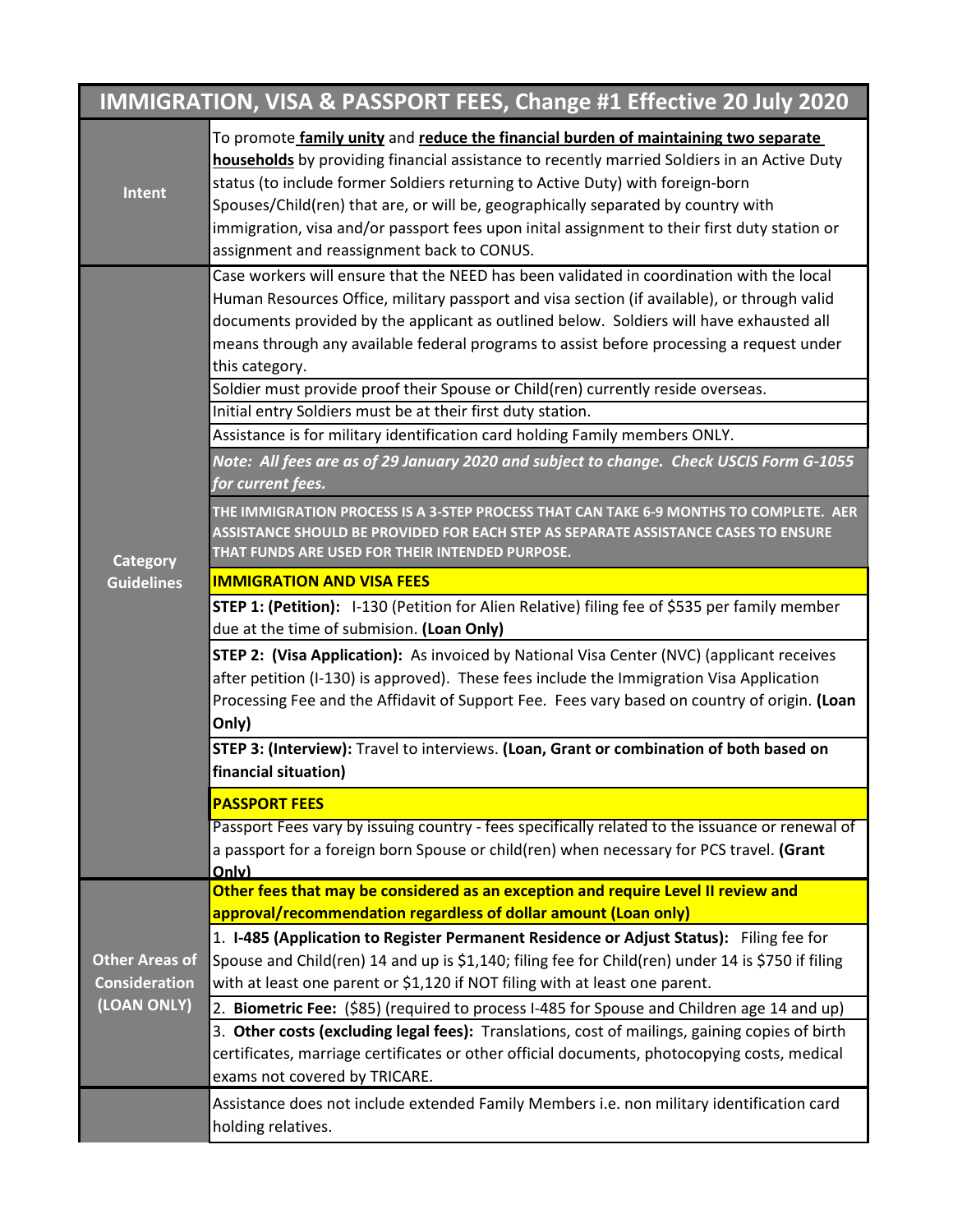|                                                      | Assistance is not authorized for Soldiers applying for naturalization as there are no fees        |  |
|------------------------------------------------------|---------------------------------------------------------------------------------------------------|--|
|                                                      | associated after one year of honorable military service (INA 328 and 329). Additionally,          |  |
| <b>Areas Not</b>                                     | naturalization fees for military identification card holding dependents is not authorized under   |  |
| <b>Covered Under</b>                                 | this category of assistance. Naturaliztion is not associated with family unity or separation, but |  |
| this Category of                                     | rather citizenship. Green Card recertification fees are also not authorized under this category   |  |
| <b>Assistance</b>                                    | of assistance. Green Card fees are known expenses that must be planned for and in most            |  |
|                                                      | cases family unity has already been established.                                                  |  |
|                                                      | Assistance is not authorized for legal fees associated with the citizenship process.              |  |
|                                                      | Assistance does not include routine passport fees unless specifically related to the              |  |
|                                                      | immigration process.                                                                              |  |
|                                                      | Assistance does not include routine renewal fees as those are well known in advance.              |  |
| Program                                              | <b>Grant Only</b>                                                                                 |  |
|                                                      | <b>Passport fees</b>                                                                              |  |
|                                                      | Loan                                                                                              |  |
|                                                      | a. I-485 fees (Approved as exceptions by Level II Approving Officials)                            |  |
|                                                      | b. Biometric fees (Approved as exceptions by Level II Approving Officials)                        |  |
|                                                      | a. I-130 fees                                                                                     |  |
|                                                      | b. Visa (as detailed on NVC invoice)                                                              |  |
|                                                      | c. Other associated fees                                                                          |  |
| <b>Budget</b>                                        | Required when a loan portion is considered by level II as an exception                            |  |
| <b>Applies</b>                                       | <b>Active Duty Soldiers</b>                                                                       |  |
| <b>Dollar Cap</b>                                    | None                                                                                              |  |
| <b>Remaining Time</b>                                |                                                                                                   |  |
| in Service                                           | None for grant portion; 12 months for loan.                                                       |  |
| <b>Requirements</b>                                  |                                                                                                   |  |
|                                                      | Valid military ID card for each dependent                                                         |  |
| <b>Applicant Must</b>                                | LES                                                                                               |  |
| <b>Provide</b>                                       | Documents validating each associated fee.                                                         |  |
|                                                      | Special Power of Attorney (AER Form 53 or civilian equivalent) or Allotment Authorization         |  |
|                                                      | (AER Form 55) when Soldier is not available                                                       |  |
| netForum Case Entry Requirements                     |                                                                                                   |  |
|                                                      | Use request category "Immigration Fees" and appropriate subcategory, "Passport Fee" or            |  |
| <b>Category Entry</b>                                | "Visa Fee". Enter each expense separately - do not roll amounts together.                         |  |
|                                                      | Name, age, relationship for each dependent AND country of origin                                  |  |
| <b>Mandatory Case</b>                                | Start and end date of current Title 10 period of service (Guard, Reserve, or AGR) (if             |  |
| <b>Notes</b>                                         | applicable)                                                                                       |  |
|                                                      | Level II recommendation (if required). Disapproval reason is required.                            |  |
| <b>Mandatory</b><br><b>Document</b><br><b>Upload</b> | AER Form 52 (Disbursement and Allotment Authorization)                                            |  |
|                                                      | Application                                                                                       |  |
|                                                      | <b>LES or ERAS</b>                                                                                |  |
|                                                      | Notification of fee requirements                                                                  |  |
|                                                      | Special Power of Attorney (AER Form 53 or civilian equivalent) or Allotment Authorization         |  |
|                                                      | (AER Form 55) when Soldier is not available                                                       |  |